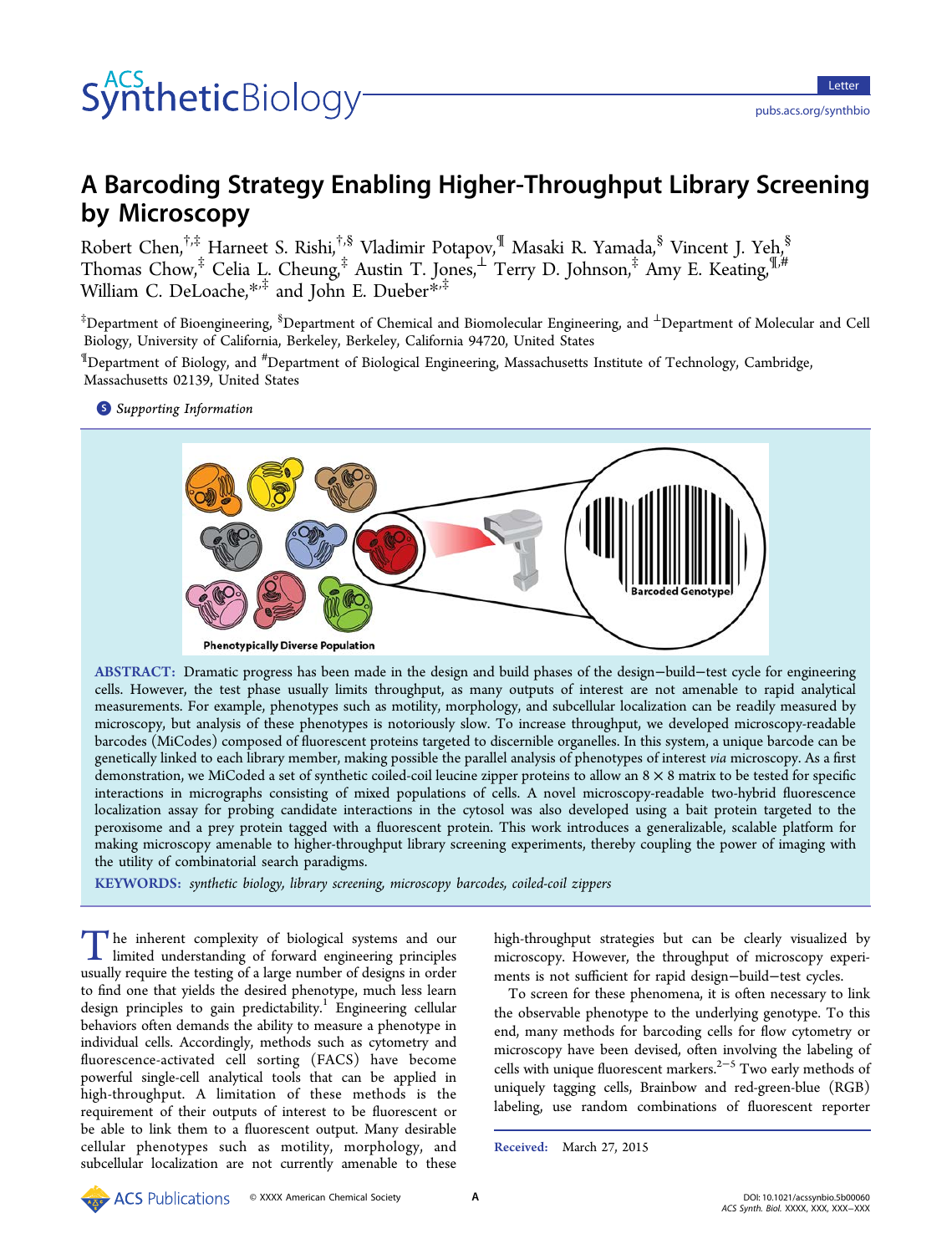<span id="page-1-0"></span>

Figure 1. MiCode identification. (A) Cartoon yeast cells and fluorescent micrographs depicting the various subcellular organelle tags and fluorescent proteins used in constructing a MiCode. Four organelle tags are used: nucleus (HTA2), vacuolar membrane (ZRC1), plasma membrane (CIIC tag), and actin (ABP1). Four fluorescent proteins are used: mRuby2 (RFP), Venus (YFP), mTurquoise2 (CFP), and mTagBFP2 (BFP). (B) Several examples of randomly selected MiCodes for demonstration purposes. All scale bars are 10 μm, and all micrographs were contrast-adjusted for clarity.

cassettes to create a unique color for each labeled cell. $2,3$  $2,3$  $2,3$  While such approaches provide a striking visualization for distinguishing clonal cells, their stochastic nature makes it difficult to programmatically link the cell's genotype to the observed phenotype. Another technology, fluorescent cell barcoding, uniquely labels each cell type by using a distinct dye with further multiplexing accomplished by using different concentrations of each dye to create more unique fluorescent signatures.[4](#page-10-0) While this approach allows for the pooled screening of mixed populations, it requires that each cell type be fixed then individually labeled, thereby limiting the method's utility for live cell screening and pooled experiments of large combinatorial libraries. Recent work with surface zinc fingers has progressed toward genetically encoded cell surface scaffolds that hybridize with fluorophore-labeled DNA probes.<sup>[5](#page-10-0)</sup> While this technique has been used to identify up to six unique genotypes in a pooled screening assay with live, immobilized cells, expanding to larger library sizes  $(\geq 10^2)$  would require increasing numbers of hybridization/quenching steps that would limit experimental throughput.

To address these limitations in existing methods for highthroughput cell labeling, we have developed a microscopyreadable library of barcodes (MiCodes) that enables live-cell tracking and time-lapse imaging and can be used to increase the throughput of microscopy experiments. Each MiCode consists of a combination of spectrally distinct fluorescent proteins targeted to visually discernible organelles. In this manner, a large set of unique MiCodes can be obtained with the total number of MiCodes defined by the following equation:

$$
m = f(s, c, o) = (s^c)^ o
$$
 (1)

where m is the number of MiCodes, s is the number of channel states, in this case two for OFF and ON, c is the number of fluorescent channels, and o is the number of organelles. A MiCode library can be physically coupled to a DNA-encoded library such that each library member is genetically linked to a unique MiCode, forming the aforementioned necessary link between phenotype and genotype. Here, we demonstrate a proof-of-concept MiCoding screen with four fluorescent proteins and four organelles using a subset of the possible  $(2<sup>4</sup>)<sup>4</sup> = 65 536$  MiCodes. Micrographs can be taken to measure, in parallel with the desired phenotype, the MiCodes of all cells in the field of view.

As an example application, we tested candidate interactions among a set of synthetic coiled-coil proteins that were designed to maximize orthogonality. Coiled coils have been deployed in many synthetic biology applications as modular, high affinity protein−protein interaction parts for engineering protein assemblies in a cell.[6](#page-10-0)−[8](#page-10-0) Increased numbers of specific, orthogonal interaction pairs would enable synthetic biologists to engineer multiple independent complexes in the same cell with minimal cross-talk. Achieving interaction orthogonality appears to be challenging. $9,10$  For example, although orthogonality was not an explicit goal of a previous effort by Reinke and co-workers when they constructed a set of 23 synthetic coiledcoils with high affinity for their cognate partners, it is still instructive that a maximum set of only three orthogonal pairs was observed.<sup>[11](#page-10-0)</sup> When characterizing candidate sets of orthogonal pairs, the size of the interaction matrix that must be tested increases as  $n^2$ , where n is the number of protein pairs to be tested. To address this, we MiCoded a matrix of 64 candidate coiled-coil interactions and developed a two-hybrid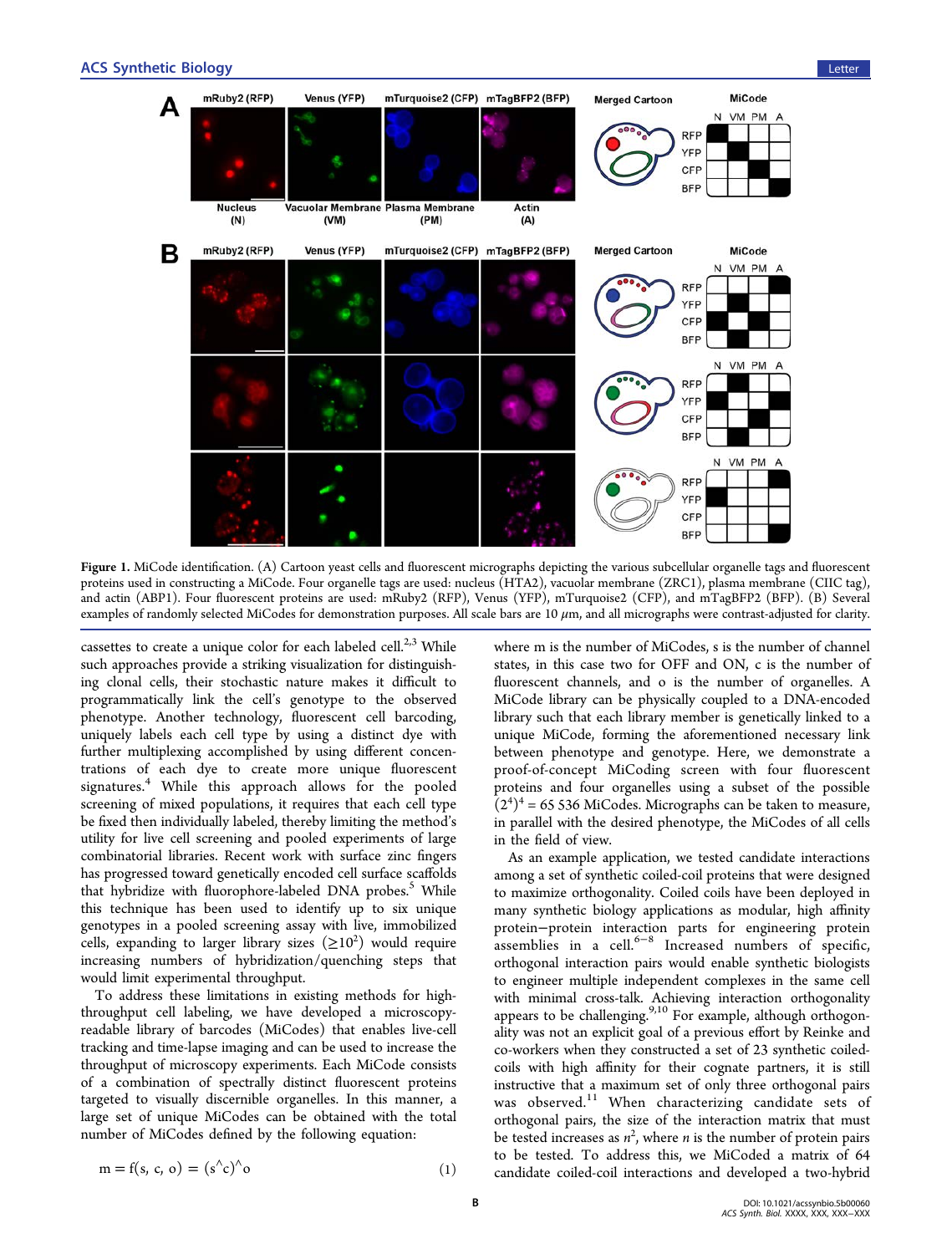<span id="page-2-0"></span>

Figure 2. Two-hybrid fluorescence localization assay for probing protein−protein interactions. (A) Cartoon yeast cells and fluorescent micrographs depicting strong and weak binding scenarios. The bait protein is also fused to a photoactivatable GFP protein (not shown for clarity) that is used for verifying peroxisome localization of the bait protein ([SI Figure S4\)](#page-10-0). The strong binding example strain is bait/prey SYNZIP2/SYNZIP1 with a<br>reported K<sub>d</sub> of <10 nM, while the weak binding example is of SYNZIP18/SYNZIP[21](#page-10-0) w fluorescent micrographs of two strains each containing a half-MiCode, either only the bait or prey half. The cells were digitally magnified above the microscope's 1000× magnification to better illustrate the organelle targeting. Because the prey is tagged with RFP, when only it is expressed, there is diffuse red fluorescence. Below the micrographs, we present gene locus maps showing the half-MiCode and bait/prey expression cassettes in situ in the yeast genome. Gray regions in the maps indicate spacer sequences. The order of the fluorescent proteins and localization tags reflects their position as a result of the Golden Gate cloning strategy [\(SI Figure S2\)](#page-10-0). (C) Cartoon yeast cell and fluorescent micrographs of a strain containing a full MiCode with both the bait and prey. In this case, there is a strong observable interaction between bait/prey 100A/100B. All scale bars are 10  $\mu$ m, and all micrographs were contrast-adjusted for clarity.

assay using subcellular localization as an output to simultaneously determine if an interaction occurred in the cytosol in vivo for all members of this matrix. Thus, the MiCodes developed herein can enable microscopy to be used as an output for a genetically coupled DNA-encoded library.

# ■ RESULTS AND DISCUSSION

I. Construction of MiCodes. Identifiable microscopyreadable barcodes require clearly discernible morphological features. As such, we targeted organelles that produced the following phenotypes: a large ring (plasma membrane), a smaller ring (vacuole membrane), a large single punctate spot (nucleus), and peripherally clustered small punctae (F-actin patches) [\(Figure 1](#page-1-0)A). To achieve these phenotypes, we tested a series of organelle targeting tags [\(Supporting Information \(SI\),](#page-10-0) [Table S1\)](#page-10-0) described in the Yeast GFP Fusion Localization Database, (yeastgfp.yeastgenome.org/) as fusions to each of the fluorescent proteins used in this study ([SI Table S2](#page-10-0)) under a range of expression levels. The targeting tags showing the clearest organelle targeting with minimal cytosolic background fluorescence were the C-terminal peptide tag CIIC for the plasma membrane, zinc transporter ZRC1 for the vacuole membrane, histone HTA2 for the nucleus, and actin binding protein ABP1 for F-actin patches ([SI Table S1\)](#page-10-0). To scale the diversity of possible barcodes, we next increased the number of fluorescent channels under which each targeting tag could be visualized. The compatible four channels mRuby2 red fluorescent protein (RFP), Venus yellow fluorescent protein (YFP), mTurquoise cyan fluorescent protein (CFP), and mTagBFP2 blue fluorescent protein (BFP) were used ([SI](#page-10-0) [Table S2](#page-10-0)). The expression level yielding a distinct fluorescence signal at the desired location with minimal background cytosolic fluorescence was determined. For initial expression level optimization, we used five promoters spanning approximately three orders of magnitude in strength $8$  to drive the expression of each of the organelle targeting tags fused to GFP. In most cases, we found moderate expression levels (pRPL18B) to be best for yielding a clear positive signal for the given target organelle while minimizing diffuse, cytosolic fluorescence ([SI](#page-10-0) [Figure S1, Table S3](#page-10-0)). In general, the precise optimal expression level of each tag will also likely be dependent on the imaging protocol used since minimization of cytosolic background is critical for unambiguous MiCoding.

Synthesis of the MiCode was done using a MoClo Golden Gate assembly strategy<sup>[12,13](#page-10-0)</sup> and the constituent parts of the MiCode were integrated into the URA3 and LEU2 loci of the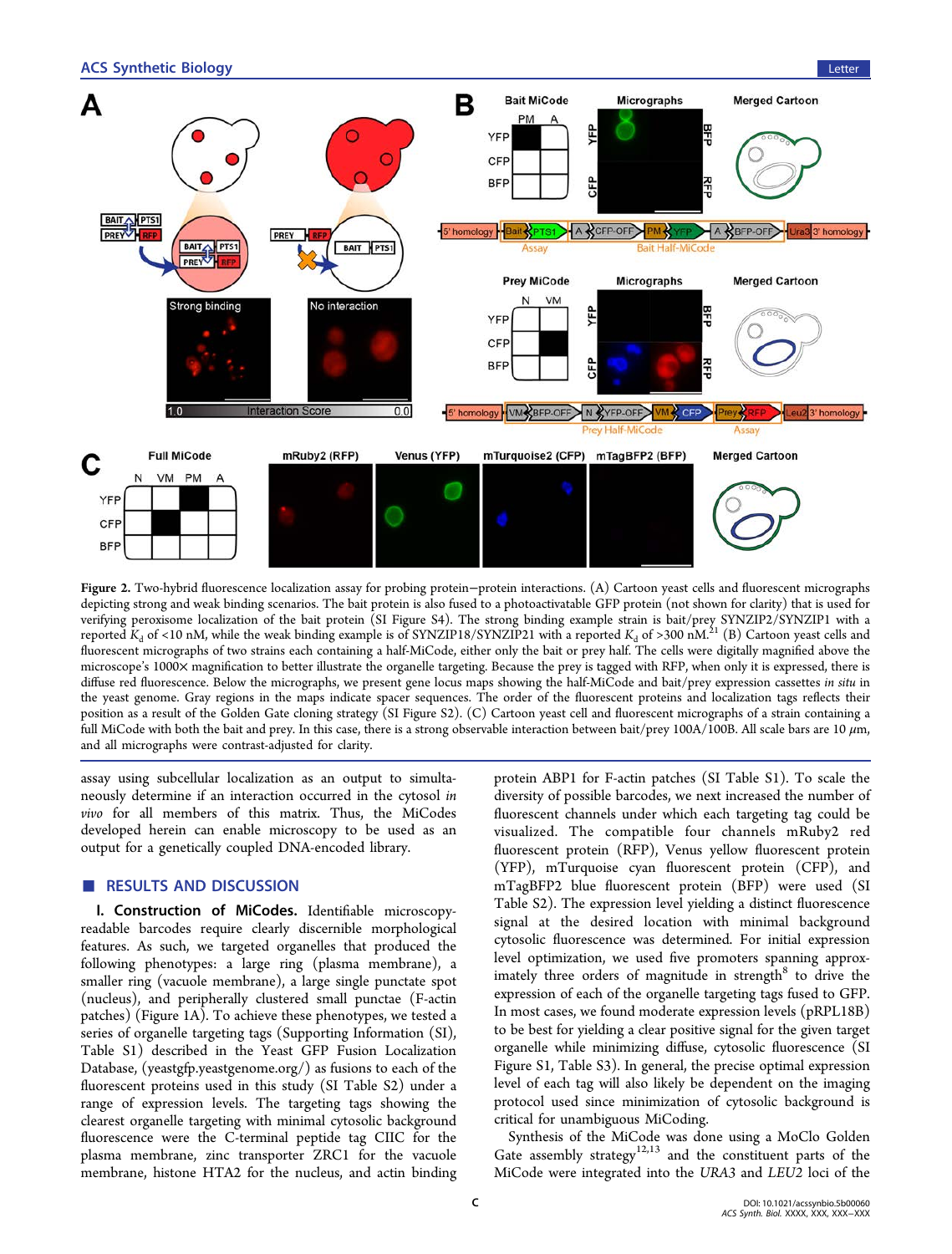chromosome ([SI Figure S2\)](#page-10-0). In preliminary design iterations, we observed undesired homologous recombination among the MiCode constructs due to repeated use of the same promoters, fluorescent proteins, and terminators. Accordingly, alternate promoters with similar transcriptional strengths to pRP18B, but with sequence-independent nucleotide composition, were used to drive the various targeting tag/fluorescent protein fusions [\(SI Table S3](#page-10-0)). Similarly, different terminators were used for each fusion protein ([SI Table S4](#page-10-0)). Finally, the organelle targeting tags [\(SI Table S1\)](#page-10-0) and the fluorescent protein reporter genes were recoded to make an alternate primary sequence for Venus, mTurquoise2, and mTagBFP2 to further reduce the risk of recombination [\(SI Table S2\)](#page-10-0).

A first test of the compatibility of the four organelle tags was done by targeting a unique fluorescent protein to each organelle in the same cell−specifically, RFP to the nucleus, YFP to the vacuolar membrane, CFP to the plasma membrane, and BFP to actin ([Figure 1](#page-1-0)A). The resultant cell showed the expected MiCode phenotype when visualized under each nonoverlapping fluorescent channel. A few arbitrary MiCodes were then synthesized as a further test of feasibility ([Figure 1B](#page-1-0)). In this small set, we included strains that had organelles simultaneously targeted with two distinct fluorophores as well as organelles without a targeted fluorescent protein. In each of these MiCode examples, the correct genotype was accurately discernible. The most ambiguous phenotype we observed was for vacuolar membrane targeting, which was sometimes similar in appearance to the nucleus. With experience, however, the vacuolar membrane and nucleus could be clearly distinguishable by the intensity of fluorescence in the central region of the organelle or by the quantity of structures ([SI Figure S3\)](#page-10-0).

II. Development of a Two-Hybrid Fluorescence Localization Assay for Measuring Protein−Protein Interactions in the Yeast Cytosol. As a first proof-ofconcept of applying MiCodes for improved throughput of analyzing a cellular process, we decided to test protein−protein interactions in the cell. Although MiCoding genetic libraries could be useful for a variety of outputs best measured by microscopy, we used subcellular localization as a readout of protein−protein interactions in vivo using a novel two-hybrid assay. Many analytical methods can measure these interactions in vitro such as fluorescence anisotropy, pulldown assays, co-immunoprecipitation, and surface plasmon resonance.<sup>[14](#page-10-0)</sup> Although these methods have proven immensely powerful, they provide indirect measurements and do not capture the cytosolic context of the cell (i.e., measure the protein−protein interaction of interest in the presence of potential off-target interactions in the cytosol).

In our two-hybrid fluorescence localization assay, we used the ability of peroxisomes to import folded proteins, including protein assemblies, to directly probe whether two proteins interact in the cytosol. Import efficiency likely will depend on the size of the complex formed, though the peroxisome import complex has been shown to be capable of accommodating cargo with diameters as wide as 9 nm. $^{15}$  $^{15}$  $^{15}$  A bait protein was tagged with a UV-photoactivatable (PA) GFP and a three amino acid (SKL) C-terminal peroxisome targeting tag (PTS1), while a candidate prey protein was tagged with a fluorescent reporter protein (RFP) ([Figure 2A](#page-2-0)). The UV-photoactivatable GFP provided the ability to verify that the bait protein was both expressed and properly targeted to the peroxisome without interfering with MiCode analysis ([SI Figure S4\)](#page-10-0). An interaction between the bait and prey led to red punctae resulting from

coimport of the RFP-tagged prey protein along with the PTS1 tagged bait protein into the peroxisome (left panel, [Figure 2A](#page-2-0)). The absence of an interaction resulted in diffuse red fluorescence in the cytosol (right panel, [Figure 2](#page-2-0)A). We used a binary scoring metric for each cell analyzed where observation of a distinct punctate phenotype was scored as a 1 and a completely diffuse phenotype was scored as a 0. Since MiCoding individual strains allows for the assaying of many cells in parallel, the final scores represent averages of multiple cells for increased confidence. Because this assay utilizes the red channel to measure interactions via peroxisome targeting, we used the remaining YFP, CFP, and BFP channels for the MiCode.

III. SYNZIPs and Design of New Specific Coiled-Coils. We next sought to design coiled-coil zippers, which are short protein domains of approximately 30 amino acids that can form either coiled-coil homo- or hetero-oligomers with  $\alpha$ -helical structure and a range of affinities. Our eventual goal was to screen a library of newly designed zippers using MiCodes in conjunction with the two-hybrid fluorescence localization assay. New orthogonal synthetic coiled-coils would further expand the synthetic biology toolbox of protein−protein interaction parts to allow more protein complexes to be formed in the yeast cytosol with minimal crosstalk. Several groups have successfully engineered synthetic coiled-coil interaction partners.<sup>[16](#page-10-0)−[20](#page-10-0)</sup> In particular, Thompson et al. reported 23 synthetic coiled-coil leucine zippers that can form many distinct pairwise complexes.<sup>[21](#page-10-0)</sup> These zippers are referred to as SYNZIPS, a designation given to coiled-coil zippers whose biophysical characteristics and interactions with other zippers have been extensively characterized.

Reinke et al.  $(2010)^{11}$  $(2010)^{11}$  $(2010)^{11}$  and Thompson et al.  $(2012)^{21}$  $(2012)^{21}$  $(2012)^{21}$ discussed the use of both in vitro (coiled−coiled protein microarray and fluorescence polarization) and in vivo (transcription-based yeast two-hybrid and MAPK signaling) assays to measure interactions among SYNZIP protein pairs.<sup>[11,21](#page-10-0)</sup> The in vitro microarray assay detected interactions between protein pairs by printing one partner onto an aldehyde-derivatized slide and testing it for binding to fluorescent dye-labeled SYNZIP partners.<sup>[8](#page-10-0)</sup> The fluorescence polarization assay mixed maltosebinding protein-SYNZIP fluoresceinated proteins with increasing concentrations of unlabeled maltose-binding protein-SYNZIPs. Dissociation constants  $(K_d)$  were determined by performing nonlinear least-squares regression on curves of the fraction of fluorescein-labeled protein bound for various titrations of unlabeled protein. The transcription-based yeast two-hybrid (Y2H) assay used fusions of proteins to either the Gal4 DNA-binding domain or the Gal4 activation domain. Successful reconstitution of the Gal4 transcription factor, which was mediated by an interaction between partners of interest (SYNZIP pairs), drove expression of auxotrophic marker genes such as URA3 and HIS3. For this assay, colony size was used as a proxy for binding affinity. Finally, the MAPK signaling assay employed the Ste5 protein scaffold and Msg5 phosphatase, a negative modulator of the MAPK-Ste5 signaling cascade in yeast. Individual SYNZIPs were fused to either Ste5 or Msg5 and interactions were read out by expression of a GFP reporter gene controlled by Fus3 activity (Fus3 activity was inhibited by localization of Msg5 to the Ste5 scaffold). An interaction between a protein pair resulted in decreased expression of the GFP reporter. The fractional expression of GFP in comparison to a control with an Ste5 scaffold with no protein fusion was used as a quantitative metric in this assay.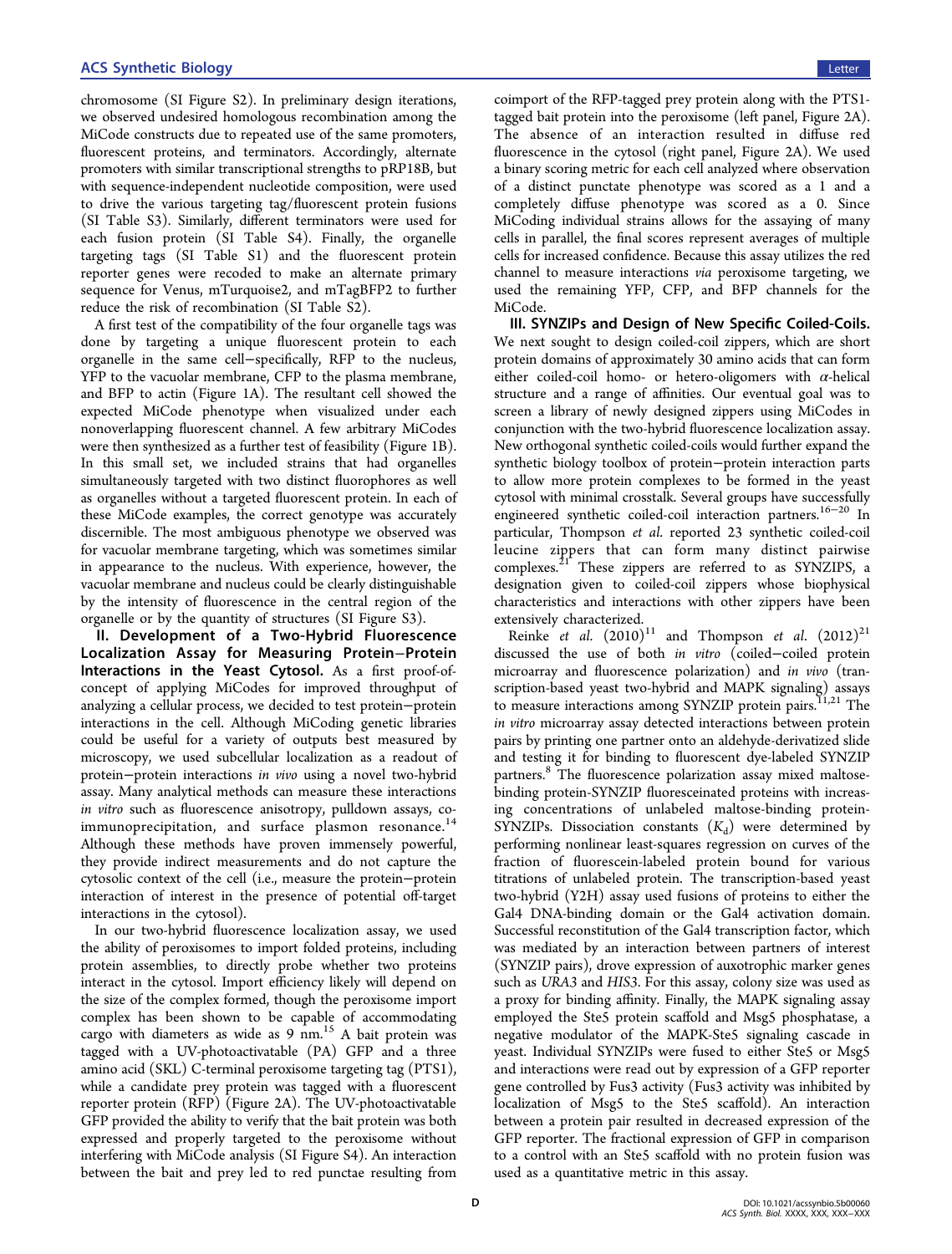To design new orthogonal coiled coils, we used a scoring function previously developed for predicting bZIP coiled-coil interactions.[22](#page-10-0) This scoring function predicts binding strength for a pair of sequences and is based on considering pairs and triplets of residues that would interact if the proteins formed a parallel coiled-coil dimer. The model was trained on a large experimental set of quantified bZIP coiled-coil interactions,<sup>2</sup> and it showed good agreement with experimental binding data in rigorous cross-validation testing. The scoring function can be evaluated quickly because it requires only sequences as input, and it was previously used to design tight and specific binders for four human bZIP proteins.<sup>[22](#page-10-0)</sup> To design orthogonal pairs of coiled-coil zippers for this work, sequences were assembled from a library of short 7-residue fragments (heptads) taken from known bZIP proteins, as done previously by Potapov et al.<sup>[22](#page-10-0)</sup> Integer linear programming (ILP) was used to solve for small sets of eight optimal designed sequences. These sets were combined to give larger sets of 20 peptides predicted to form orthogonal interactions, as described in the [Methods.](#page-9-0)

We used the reported heterodimer dissociation constants of SYNZIPs obtained from a fluorescence polarization assay (measured in vitro with purified protein) to calibrate the peroxisome localization  $assay$ <sup>[21](#page-10-0)</sup> Representative interactions spanning a range of affinities, some of which were also quantified in the MAPK signaling assay, are shown in [SI Figure](#page-10-0) [S5](#page-10-0). Two-hybrid fluorescence localization interaction scores obtained by averaging the scores of at least five cells for each strain of a SYNZIP subset-could distinguish interactions with different reported affinities. We determined that the range of interaction affinities that could be measured by the two-hybrid fluorescence localization assay was ∼10−400 nM. On the basis of the comparison of our interaction scores to the results of the other three assays ([SI Figures S5](#page-10-0)−S7), we defined an interaction score threshold of  $\geq 0.4$  ( $K_d$  < 200 nM) for a strong interaction, and interaction scores 0–0.4 ( $K<sub>d</sub>$  > 200 nM) for weak interaction.

To further compare our two-hybrid fluorescence localization assay to previous assays, we tested 68 pairwise interactions between 14 SYNZIPs previously analyzed by Reinke et al. and by Thompson et al. [\(SI Figure S6\)](#page-10-0).<sup>[11,21](#page-10-0)</sup> We cloned the proteins involved in 27 interaction pairs in both bait−prey and prey− bait orientations, for a total of 54 heterodimer interactions, and additionally tested 14 homodimer interactions. Our two-hybrid fluorescence localization assay agrees moderately well with the interaction profiles reported using fluorescence polarization assays, transcription-based Y2H, and MAPK signaling assays. As shown in [SI Figures S6 and S7,](#page-10-0) most SYNZIPs showed similar interaction strengths for the microarray and two-hybrid fluorescence localization assays; however, there were exceptions. Of the 68 candidate SYNZIP interactions tested using both of these methods, two were diagnosed as strongly interacting by the microarray assay but categorized as weakly interacting by the two-hybrid fluorescence localization assay, while six candidate interactions were diagnosed as extremely weak by the microarray assay but strong by the two-hybrid fluorescence localization assay. Overall this 8 of the 68 disagreement with the microarray results (12%) is similar to the range of variation seen between the coiled-coil microarray and transcription-based Y2H assays (10−13%) [\(SI Figure](#page-10-0) [S7B\)](#page-10-0).<sup>[11](#page-10-0)</sup> As discussed by Thompson et al., discrepancies between the in vitro and in vivo interaction assays demonstrate the need to test interactions in the context in which they will be used.<sup>[21](#page-10-0)</sup> To this end, the two-hybrid fluorescent localization

assay serves as an additional platform for validation as well as discovery of protein−protein interactions in the cytosol; it should not be used as a sole measurement of a protein−protein interaction.

Various comparisons can be made between our two-hybrid fluorescence localization assay and the *in vivo* and *in vitro* assays described by Thompson et al.<sup>[21](#page-10-0)</sup> Although the *in vitro* fluorescence polarization assay provides quantitative binding affinities, these affinities may not be a precise predictor of protein interaction behavior in a cytosolic context. Y2H resolves some of these potential problems and can be assayed in a quantitative manner, but its output is an indirect measure of the binding and can be confounded by other factors such as nonspecific or indirect interactions.<sup>[24](#page-11-0),[25](#page-11-0)</sup> The MAPK signaling assay is similar in this regard. The two-hybrid fluorescence localization assay provides information on the SYNZIP binding performance in vivo with single-cell resolution. Instead of measuring the output of a linked transcriptional response, this assay directly couples a protein interaction to colocalization, giving an output that is a direct readout of steric interaction. An additional benefit of the two-hybrid fluorescence localization assay is the detection of off-target localization. In our initial screen of newly designed coiled-coils, we observed a few of our newly designed prey proteins fused to RFP mistargeting to the nucleus and peroxisome (R.C. unpublished data). In sum, our two-hybrid fluorescence localization assay expands the toolkit of protein interaction assays by providing a direct in vivo measurement of protein binding that is amenable to microscopy.

IV. Application of MiCoding toward the Screening of a Library of Coiled-Coil Zippers. Toward enabling higherthroughput microscopy screening of candidate protein interaction pairs, we added MiCode tags to a single pair of newly designed coiled-coil proteins, 100A and 100B, designed to heterodimerize (see [Methods](#page-9-0)). For testing of the interaction between 100A and 100B using the two-hybrid fluorescence localization assay, we designated 100A as the bait and 100B as the prey. The newly designed bait zipper (100A) and prey zipper (100B) were cloned separately and each was incorporated into a DNA segment that included half of the eventual full MiCode [\(Figure 2B](#page-2-0) and [SI Figure S2](#page-10-0)). In this single-pair mock assembly (i.e., the identities of the bait and prey were known a priori; however, the bait−prey binding affinity was uncharacterized by other assays), the gene expressing the bait construct was physically linked to the genes expressing the plasma membrane and actin-targeting half of the MiCode. Similarly, the gene expressing the prey construct was cloned next to the genes expressing the other half of the MiCode (nucleus and vacuole membrane targeting). The prey zipper and its half-MiCode were integrated into the LEU2 locus, followed by integration of the bait zipper and other half-MiCode into the URA3 locus. [Figure 2](#page-2-0)B shows representative strains containing either the bait-half MiCode (top panel) or prey-half MiCode (bottom panel) constructs integrated in the chromosome. A full MiCode was created through cointegration of the bait and prey half-MiCoded constructs into the same strain ([Figure 2](#page-2-0)C). Upon inspection of the fully-MiCoded test strain via microscopy, we observed punctate fluorescence in the RFP channel yielding an interaction score of 1 between bait 100A and prey 100B. The identities of both the bait and prey were verified by identifying the targeted organelles for each of the YFP, CFP, and BFP channels. In the YFP channel, the plasma membrane is visible.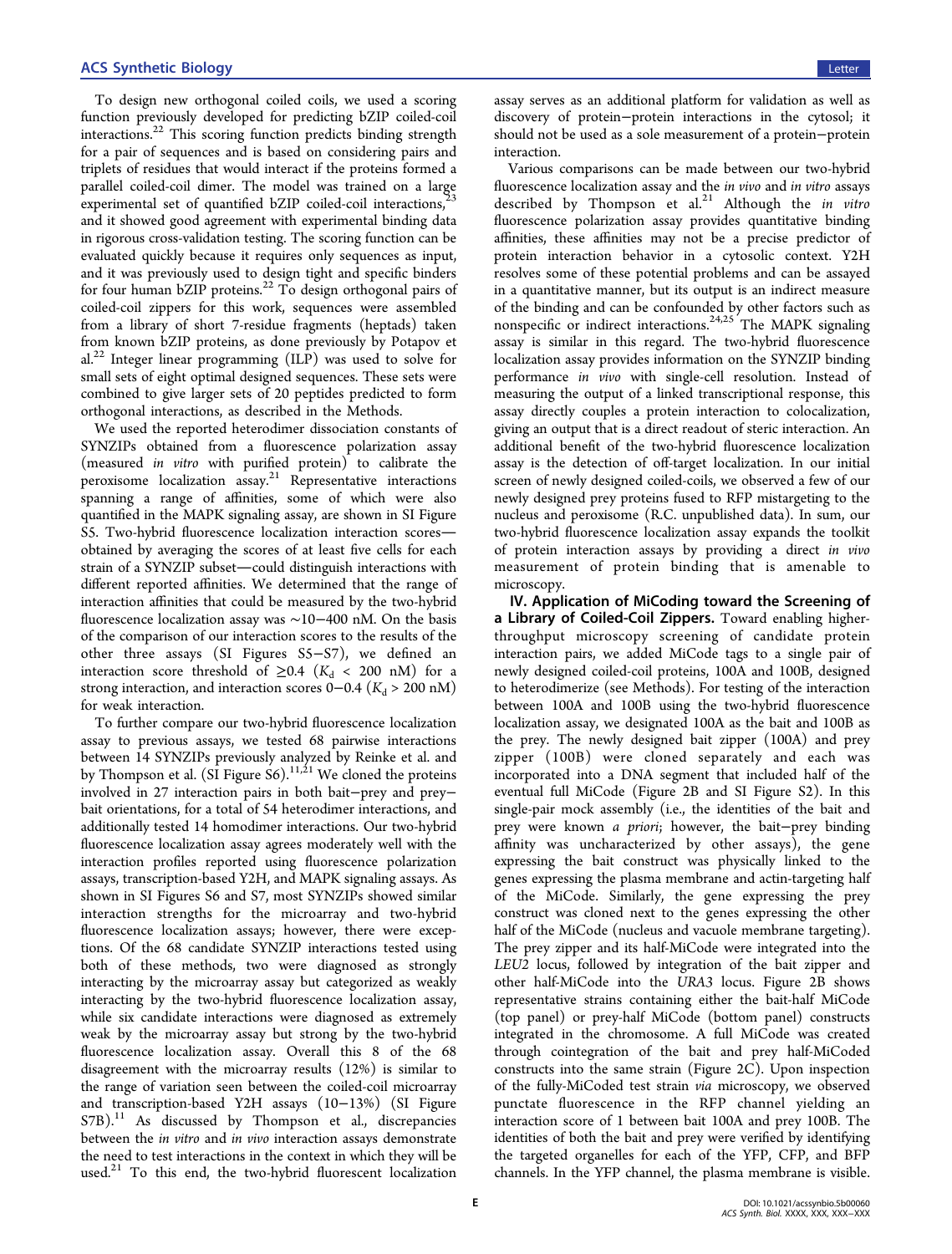<span id="page-5-0"></span>

Figure 3. An example library that links the leucine zipper assay to preassigned MiCodes. (A) Leucine zipper assay with cells representative of the four MiCode phenotypes indicated. (B) Merged color channels used for MiCode identification. (C) Isolated examples of the four MiCode phenotypes possible in this small library. In the MiCode column, the half-MiCodes used for the prey and bait are boxed in orange. (D) Interaction scores and interaction counts are based solely on the images in panels A and B. The interaction scores across cells were computed by scoring all cells in a micograph on binary scale: 0 for a lack of a visible interaction and 1 for any visible punctae. The counts value corresponding to each bait/prey pairing represents the number of cells used to calculate the average binding score. The values were then averaged over the given number of cells to yield the final score. The micographs were contrast-adjusted for clarity.

In the CFP channel, the vacuolar membrane is visible, while no organelle is visible in the BFP channel.

Next, we extended the MiCoding strategy to the simultaneous testing of the entire two-by-two interaction matrix for the 100A/100B zipper pairing. The complete interaction matrix contained four experimental configurations: bait/prey 100A/100A (test for 100A homodimerization), 100B/100A (test for heterodimerization in orientation one), 100A/100B (test for heterodimerization in orientation two), and 100B/100B (test for 100B homodimerization). We first tested these four interaction pairings clonally without MiCoding to avoid any possible physiological effect of the MiCode on the interaction phenotype (R.C. unpublished data). Next, we tested all four pairings simultaneously by MiCoding each configuration and screening the resulting mixed population (Figure 3). Since our assembly strategy preassigned bait and prey proteins each with a specific half-MiCode (Figure 3C and [SI Figure S2](#page-10-0)), the full MiCode phenotype allows us to extract the genetic identity of the interacting coiled-coil pair. Cells representative of the four experimental configurations

from the two-by-two matrix are boxed in Figure 3A and 3B and highlighted in Figure 3C along with the MiCodes and the decoded bait/prey identities. As shown in Figure 3D, the interaction scores could be rapidly determined by surveying a large number of cells. We calculated the interaction score for each bait/prey configuration by averaging the binary output of the assay−interaction (1) or no interaction (0), over all the cells corresponding to that genotype in the field of view. In addition to reporting this numerical score, we also present the number (counts) of cells of each genotype present on the micrograph used for this calculation. From this small  $2 \times 2$ matrix screen, we report that protein pair 100A/100B exhibits only heterodimerization, with no detectable homodimerization. Furthermore, we note that in this test the presence of the MiCode did not affect the phenotypic output of the interaction assay.

Encouraged by these results, we screened a larger set of novel designed coiled-coils with MiCoding. Ten new protein pairs (101A/B−110A/B) were designed to form a set of orthogonal heterodimers (see [Methods,](#page-9-0) [SI Figure S8, and SI Table S5\)](#page-10-0).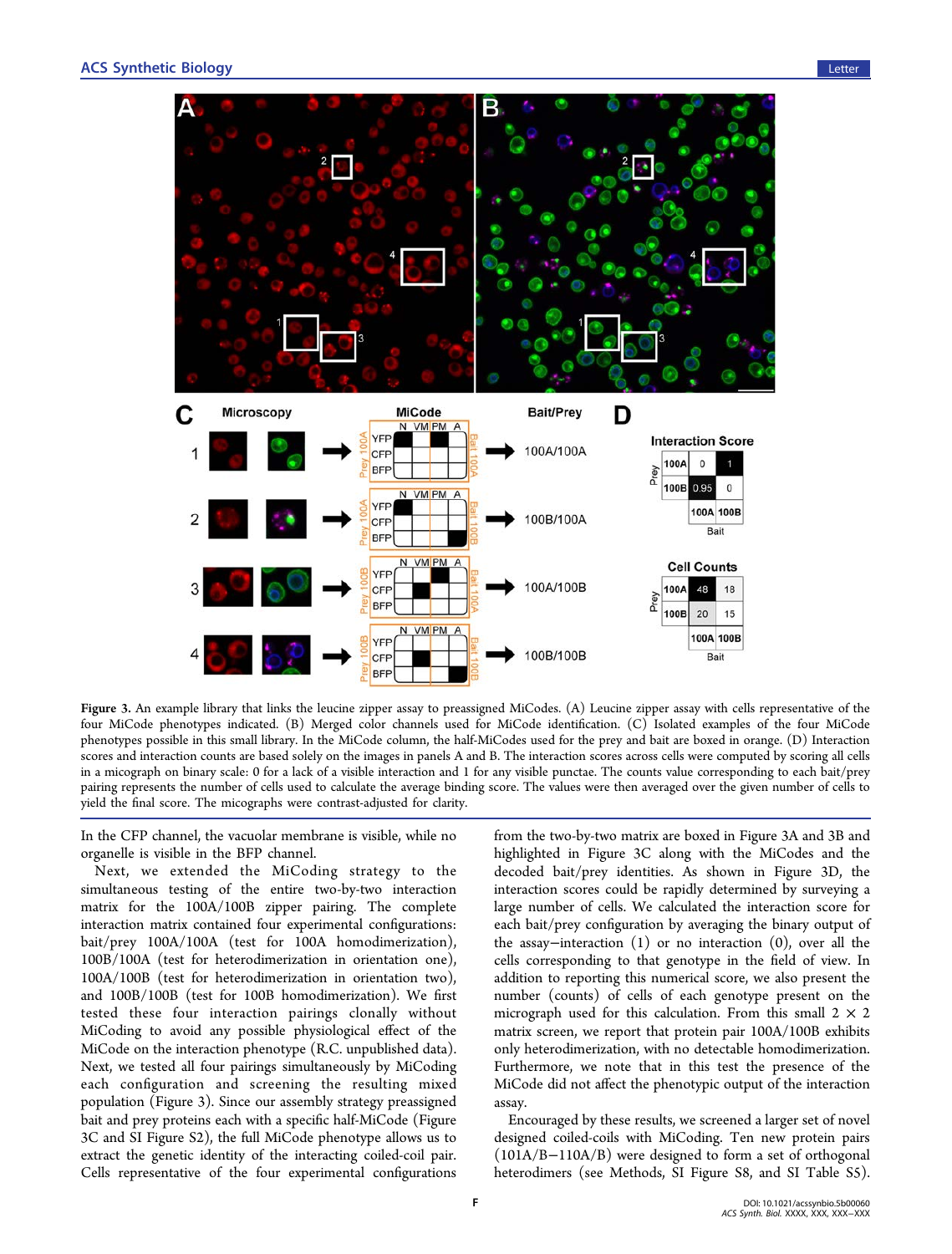<span id="page-6-0"></span>

Figure 4. MiCodes applied to assaying an  $8 \times 8$  array of coiled-coils. (A) A representative image of the  $8 \times 8$  library that contains a mixed population of all bait−prey interactions. (B) Tabulated data for the two-hybrid fluorescence localization assay experiment showing interaction scores and interaction counts. These data are averaged across 36 micrographs. These results were supplemented with micrographs of single monoclonal strains for bait/prey 107A/107B, 107B/102B, 108A/101A, 108A/101B, 108A/102A, 108A/102B, 108A/107A, 108A/107B, 108A/108A, and 108A/108B, the results of which were added to the pool. Unsupplemented data are shown in [SI Figure S10.](#page-10-0) (C) Tabulated data for the no-MiCode control strains that was used for validating the cognate hetero-oligomer interactions. Each of the sight cognate coiled-coil interactions was assayed using the two-hybrid fluorescence localization assay. The micographs were contrast-adjusted for clarity.

Each designed pair was pretested in a two-hybrid localization assay screen for heterodimerization. Eight of ten pairs showed clear evidence for interaction-a score greater than 0.4-with the intended partner ([SI Figure S9\)](#page-10-0). Three of 20 constructs severely inhibited cell growth, and three of the eight designed pairs gave asymmetrical interaction results with respect to the bait/prey configuration [\(SI Figure S9](#page-10-0)). We chose four of the

remaining five well-behaved coiled-coil pairs for screening in a full  $8 \times 8$  matrix of 64 potential interactions (Figure 4B).

To determine whether each designed protein heterodimerized exclusively with its cognate pair in the set *(i.e., exhibited no* interactions with other proteins in the matrix), we MiCoded and tested all possible interactions between noncognate pairs, including potential homodimers. To assemble all possible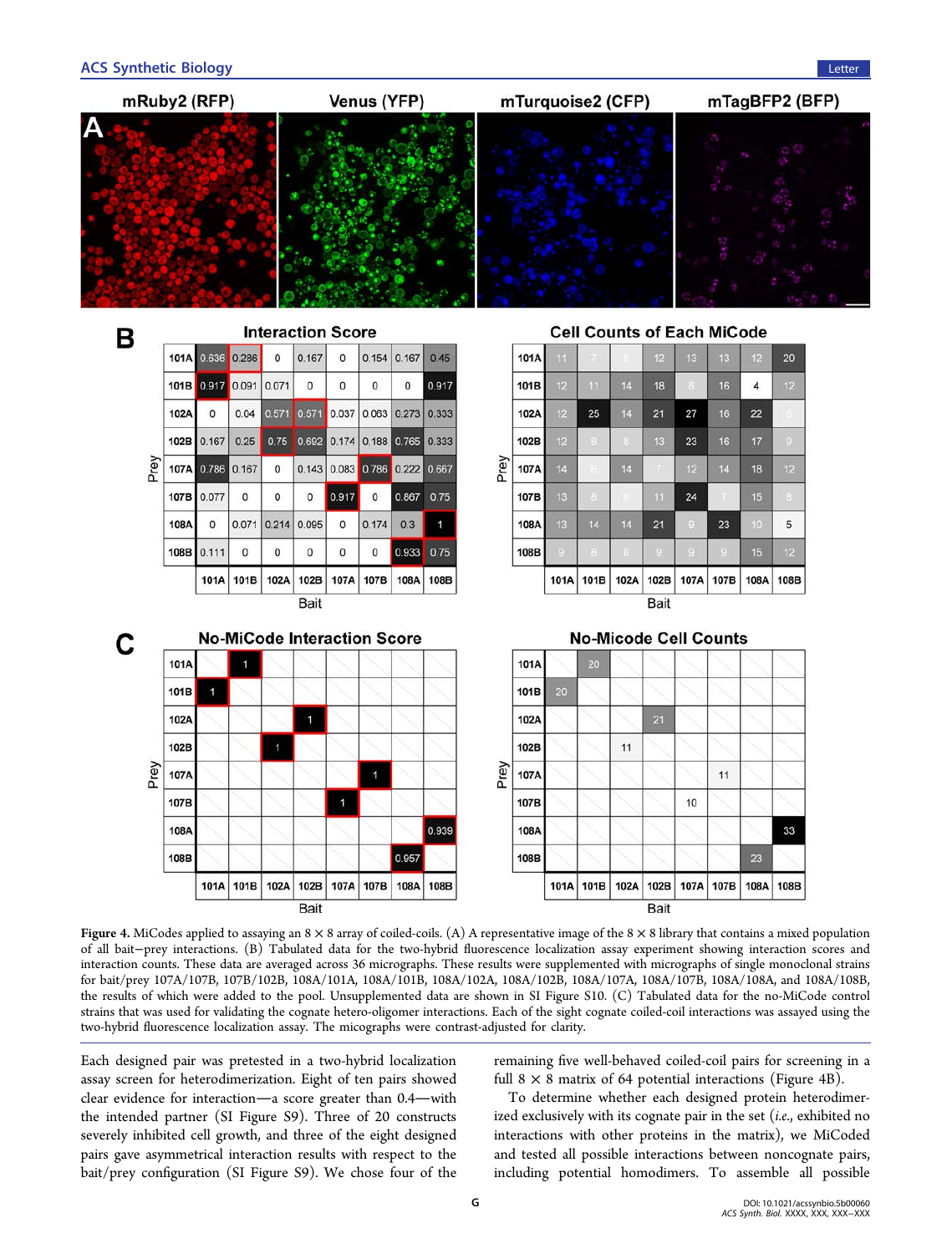interacting pairs, we first generated the eight half-MiCoded prey strains individually. Next, we pooled the prey strains in a one-pot reaction and transformed a cocktail consisting of the eight bait half-MiCode integration cassettes to generate the full library of MiCoded interacting partners. A representative series of images for this assay, run with all variants pooled, is shown in [Figure 4A](#page-6-0). Thirty-six images were taken in each of the four channels to acquire multiple cell counts of each of the 64 matrix members ([Figure 4](#page-6-0)B). As expected, all of the cognate pairs showed interactions in a high fraction of the cells analyzed, with the lone exception of bait/prey 101B/101A. Many proteins also showed evidence of undesired homodimerization, notably proteins 101A, 102A, 102B, and 108B. Although there was a much lower incidence of noncognate and off-target interactions than cognate interactions, several were observed such as 101A/ 101A (noncognate) and most prey coiled-coils with bait 108B (off-target). In some cases like 108B, we observed asymmetric results: bait 108B showed some binding to all prey proteins, whereas prey 108B showed little or no binding to most bait proteins.

We again probed the possibility that the addition of a MiCode could perturb the assay or impede cell growth. First, we examined the interactions of designed cognate coiled-coil pairs with and without the MiCode tag ([Figure 4](#page-6-0)C). Most (seven of eight) of the cognate heterodimer pairings exhibited a similar interaction phenotype both with and without the MiCode as expected. Notably, the interaction of bait 101B and prey 101A was much weaker in the MiCoded assay than in the un-MiCoded assay. Thus, with the exception of 101B/101A, expression of the MiCode did not seem to impact the ability to assay a positive interaction. Another consideration is the potential growth inhibition resulting from overtargeting certain organelles. For example, most strains with bait 108A were present in lower abundance  $(i.e.,$  had lower cell counts) in the library than expected. All strains with bait 108A had actin targeted by both Venus and mTurquoise2, suggesting that double-targeting actin with those fluorescent proteins in combination is mildly toxic to the respective host strains causing low cell counts [\(SI Figure S10\)](#page-10-0). To acquire appreciable cell counts, we grew these problematic MiCoded strains individually using exactly the same MiCodes to measure candidate interactions reported in [Figure 4](#page-6-0)B. We previously observed a similar toxicity when double-targeting the vacuole membrane using any two of YFP, CFP, or BFP, and therefore we removed all double-targeted vacuole membrane containing MiCodes (surprisingly, any combination of YFP, CFP, or BFP with RFP targeted to the vacuole membrane is not toxic, such as the strain shown in [Figure 1B](#page-1-0)). This toxicity is particularly an issue when growing the library collectively in a single batch where these MiCode-containing clones can be outcompeted by other strains. Such growth biases have been known to be present in library-based approaches. For example, mutants in pooled, high-throughput transposon mutagenesis libraries can grow at different rates based on how the transposon insertion perturbs the genetic context of each variant,<sup>[26](#page-11-0)</sup> thereby resulting in library members to be present at different abundances.

We present the results for two small MiCoded libraries, a  $2 \times$ 2 and an  $8 \times 8$  matrix, that we used to screen newly designed coiled-coils that were computationally optimized for orthogonality. In the  $2 \times 2$  matrix, we tested the four possible interactions- two cognate and two noncognate-with and without the MiCode and observed no significant differences in the results between the two methods. Importantly, MiCoding improved the ease of screening and allowed us to extract all the results from a single yeast transformation reaction and a small number of micrographs. Encouraged by the agreement between the MiCoded and the non-MiCoded data, we moved toward a larger set of 20 proteins (10 pairs), which we pared down to an  $8 \times 8$  matrix screen based on knowledge gained from an initial non-MiCoded interaction screen of designed cognate pairs. We then performed a MiCoded screen of the  $8 \times 8$  matrix to acquire data for all 64 possible interactions in order to screen for off-target and homodimer interactions. In this case, we report good, but not perfect, agreement between the MiCoded and non-MiCoded data.

Our interaction data demonstrate that achieving orthogonality in this cellular localization assay was difficult, even when proteins were designed with this explicit goal in mind. Regardless, we report two new coiled-coil pairs, 100A/100B from the 2  $\times$  2 matrix screen and 107A/107B from the 8  $\times$  8 matrix screen, that can be used for synthetic system designs where hetero-oligomerization without homo-oligomerization is desired. With respect to the unintended interactions, we emphasize that we have not definitively determined the sensitivity of the localization assay compared to that of other techniques. Although the overall agreement of the new assay with previously reported SYNZIP interaction data was good, it is also true that SYNZIP pairs not previously reported to interact by any of the four other assays were positive for our screen. Furthermore, it is important to note that the interaction geometry and stoichiometry of complexes formed by the designed proteins have not been determined. The computational design procedure considered only parallel coiled-coil heterodimer structures, yet small changes in sequence can lead to changes in coiled-coil assembly.<sup>[27](#page-11-0)</sup> Thus, there is a possibility that the unintended complexes are higher-order homo- or hetero-oligomers, or dimers with helices aligned in an antiparallel orientation. Indeed, retrospective computational analysis indicated that pairs 101A/101A, 102A/102A, 102B/ 102B, 101B/108B, 102B/108B, 107A/108B might form strong interactions when the constituent alpha helices associate in an antiparallel mode. In such a mode, charged residues at the e and g helical positions in these pairs could form attractive interhelical Coulombic interactions. This finding highlights the importance of considering multiple competing states when designing coiled coils. Recently, an improved model for scoring antiparallel coiled-coil interactions was developed that could be used to augment the design protocol used in this work.<sup>[17](#page-10-0)</sup>

While finding orthogonal coiled-coiled zipper pairs from a rationally designed matrix of interaction candidates proved difficult, the use of MiCodes greatly increased the speed of the screening process by allowing for data collection and analysis of pooled, heterogeneous samples. MiCoding allowed many cells to be analyzed simultaneously in a single micrograph, which enabled a larger matrix of proteins to be assayed while still achieving replicates for analysis. In conclusion, the two-hybrid fluorescence localization screen, when coupled with MiCodes, enabled quick screening of a large matrix of interactions through mixed-sample analysis and should facilitate faster iterations of the design−build−test−learn cycle in future studies.

V. Scaling the Size of a MiCoded Library. In this study, we used only a small subset of the potential MiCode library as required by the size of our experiment. However, it should be feasible to conduct experiments with considerably larger libraries where each individual member is uniquely MiCoded.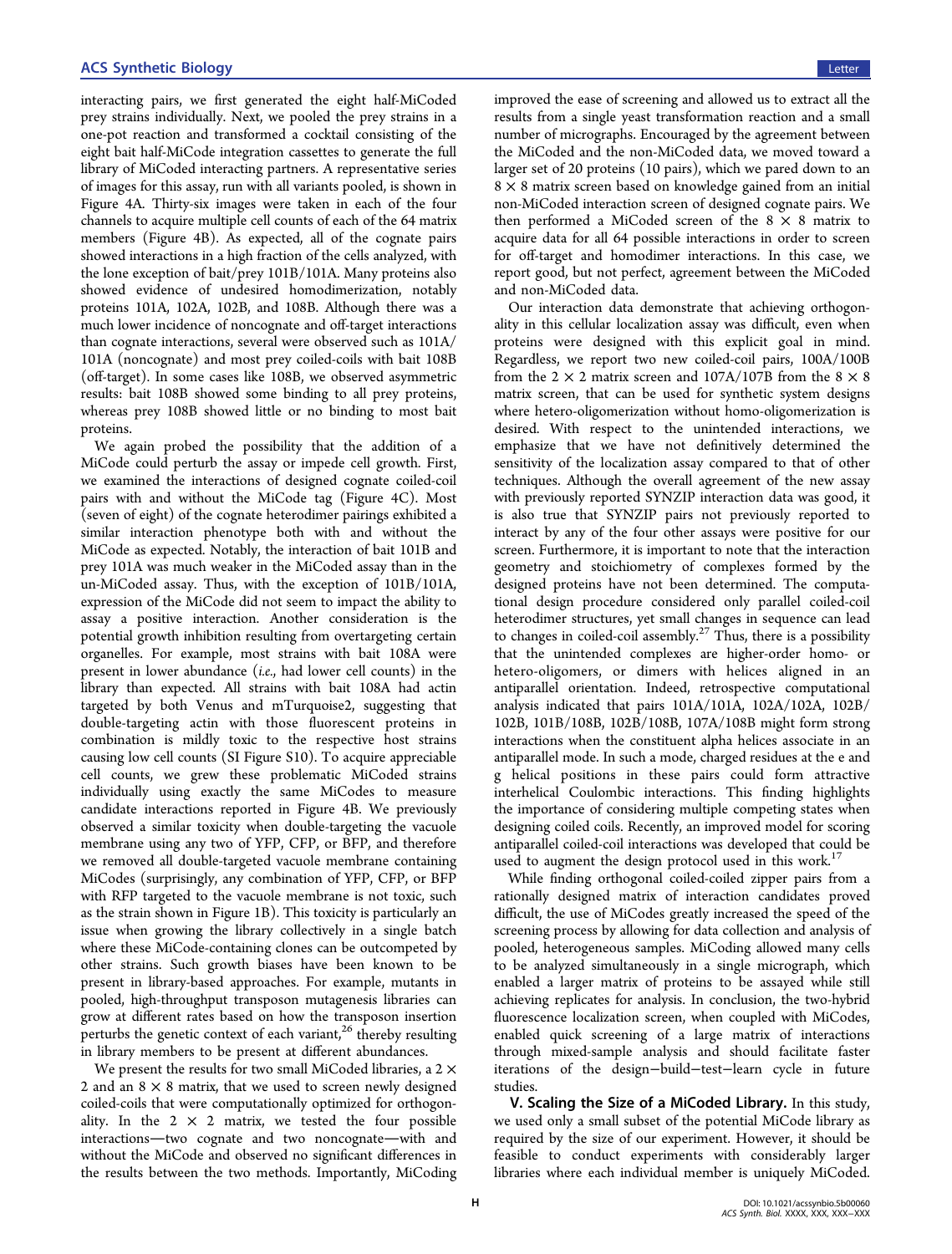As the size of the MiCode library is scaled, however, a few considerations should be made. First, care should be taken to choose organelle-targeting tags that both produce a phenotypically distinct MiCode and confer no physiological growth defect to the host. Expression of additional organelle-targeting tags will increase the risk of toxicity. Although we optimized expression level of the organelle targeting tags for a widefield fluorescence microscope, it is possible that the use of a more sensitive microscope or method such as confocal microscopy could achieve a higher signal-to-noise ratio and potentially allow the expression levels of these targeting tags to be lowered below the toxicity threshold, even with multiple targeting. Another consideration is the difficulty in correctly identifying organelles that can look similar. Clearly, this is the foremost consideration for incorporating additional organelles into a MiCode set. Nuclear and vacuolar membrane targeting is an example of an easily misdiagnosed targeting, although experience in identification considerably improves the accuracy of MiCode identification ([SI Figure S3\)](#page-10-0).

The size of MiCode libraries could be exponentially increased through the addition of channel states, organelles, or fluorescent channels, provided they are clearly discernible from the other organelles and fluorescent channels. For example, a strategy for increasing the number of channel states is to use a UV-photoactivatable (PA) fluorescent protein. All other fluorescent proteins could be photobleached followed by UV stimulation of the PA fluorescent proteins. Preliminary tests of PA fluorescent proteins were promising (R.C. unpublished data). If these PA proteins could be implemented without interfering with the ON/OFF states of other fluorescent proteins, this could give each fluorescent channel three states (ON/OFF/PA) instead of the two described above. Further expansion of the number of channel states could be achieved by precise modulation of fluorescence intensity, giving both STRONG and WEAK ON states.

Additional fluorescent channels could be incorporated through peptide-fused quantum dots as fluorescent protein analogues. Quantum dots are fluorescent nanoparticles with precise emission wavelengths that can be tuned to allow additional channels to be multiplexed.<sup>[28](#page-11-0)</sup> When conjugated with organelle-targeting peptides, quantum dots have been shown to be taken up by live cells and targeted to organelles.<sup>[29](#page-11-0)</sup> A scaffold molecule, protein, DNA, or RNA, could be expressed and targeted to organelles to recruit different patterns of quantum dots yielding unique MiCodes with linkages to known genotypes. The MiCoding platform can also potentially be coupled with other in vivo surface labeling probes to further increase barcode diversity.<sup>[5](#page-10-0),[30](#page-11-0)</sup>

Increased numbers of organelles may be achievable, particularly if the confidence in accurate identification is improved by combining fluorescent microscopy with organelle staining methods using compatible fluorescent dyes or analytical approaches such as confocal microscopy that can improve signal over background. For example, there are additional organelles such as the mitochondria that we have not fully explored which could be compatibly targeted. It may even be feasible to subdivide an organelle, such as the nucleus and nucleolus.<sup>[31](#page-11-0)</sup>

Returning to equation [1:](#page-1-0)

$$
m = f(s, c, o) = (s^c)^ o
$$
 (1)

where m is the number of MiCodes, s is the number of channel states,  $c$  is the number of fluorescent channels, and  $o$  is the

number of organelles. Here, we leveraged the flexibility of MiCode library design and assembly with our prior knowledge of morphologically distinct fluorescent protein-targeting tag combinations to create a subset of easily identifiable MiCodes that satisfied our screening requirements. With this strategy, the following were created:

$$
m = #(\text{bait MiCodes}) * #(\text{prey MiCodes})
$$
  
=  $(S_{\text{GFP},b} \triangle O_{\text{GFP},b} * S_{\text{CFP},b} \triangle O_{\text{CFP},b} \triangle O_{\text{BFP},b})$   
 $*(S_{\text{GFP},p} \triangle O_{\text{GFP},p} * S_{\text{CFP},p} \triangle O_{\text{CFP},p} * S_{\text{BFP},p} \triangle O_{\text{BFP},p})$   
=  $(2^2 2^2 2^2 2^2 1) * (2^2 2^2 2^2 2^2 1)$   
= 1024 possible MiCodes

where  $b =$  bait and  $p =$  prey

If all fluorescent channels are used for all organelles, then m  $= (s^{\wedge}c)^{\wedge}o = (2^{\wedge}4)^{\wedge}4 = 65536$  possible MiCodes. If the system can be expanded using the techniques described above to increase the number of fluorescent channels by one, the MiCode library size can be expanded to  $(2^{\wedge}5)^{\wedge}4 = 1048576$ . Adding a third state to these fluorescent channels can increase this further:  $(3^5)^4 = 3486784401$ .

The cloning of such large libraries will likely require one-pot assembly strategies rather than the individual construction of each library member. Using a scheme analogous to the Combinatorial Genetics En Masse (CombiGEM) approach for assembling higher-order combinations of DNA barcoded constructs, it should be possible to construct large-scale combinatorial libraries of MiCoded constructs ([SI Figures](#page-10-0) [S11 and S12\)](#page-10-0).<sup>[32](#page-11-0)</sup> These DNA-barcoded MiCode constructs could then be combined with a set of DNA-barcoded assay constructs (i.e., bait−prey constructs for the leucine zipper assay) and the two barcodes can be associated using Illumina next-generation sequencing [\(SI Figure S13](#page-10-0)). In this manner, the MiCode and experimental phenotype can be visualized in parallel on the microscope and the unique identity of the library member can be extracted using the DNA barcodes associated with the MiCode and experimental genotype.

For analysis of larger libraries, it should also be feasible to design algorithms for automating MiCode image acquisition and identification. Publicly available cell segmentation software as well as custom scripts can be used to perform automated cell segmentation of MiCoded cells through edge detection and morphology-based filtering with up to 90% accuracy.<sup>[33](#page-11-0)</sup> It should be feasible to automate MiCode identification (i.e., calling different organelles) by using morphology-based filtering thresholds derived from geometric analysis of a known MiCode data set. For example, the actin and nucleus organelles could be distinguished by their respective radii. Even so, more sophisticated algorithms applying supervised machine learning on preidentified MiCode micrographs will likely be necessary for robust image analysis identification and represent an area of future focus.

VI. Summary. Overall, MiCoding should prove useful for a variety of outputs measurable by microscopy but not amenable to high-throughput FACS. In this work, we first created tags for morphologically distinct organelles, then expanded the MiCode library size by adding several spectrally unique fluorescent channels. The diversity of a MiCoded library can be further scaled by increasing the number of channel states through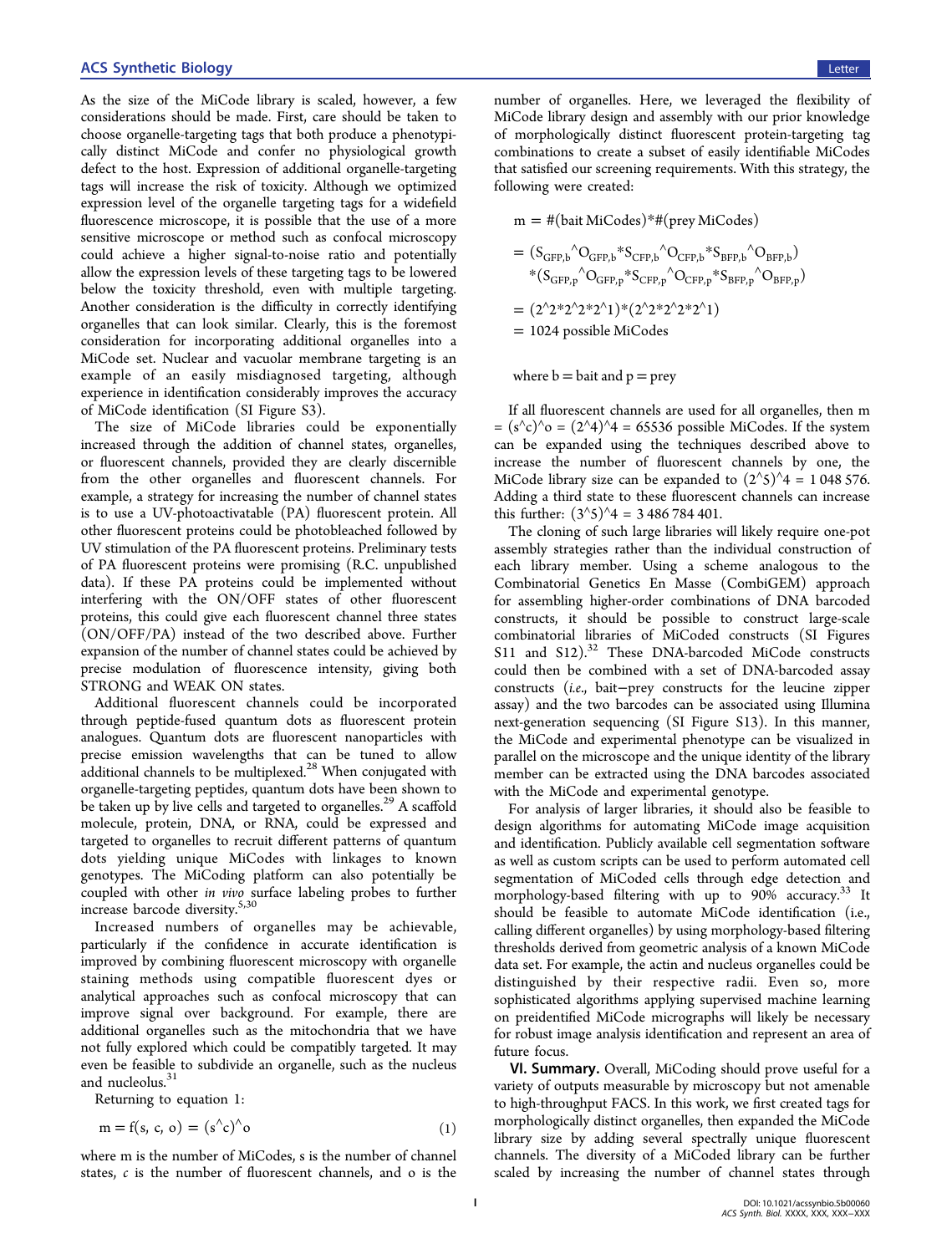<span id="page-9-0"></span>photoactivatable proteins, subcellular tags through further subdivision, and fluorescent channels using quantum dots.

In addition, the MiCoding platform should prove generalizable and be applicable to other eukaryotic hosts. Possible future studies that could benefit from MiCoding are the exploration of genetic circuitry controlling neutrophil chemotaxis, the developmental tracking of cell lineages in small multicellular organisms such as Caenorhabditis elegans, and mechanobiological studies. For example, MiCoding could allow for the rapid surveying of genome-wide gene knockout or CRISPRi-mediated knockdown libraries at the single-cell level by enabling the identification of potentially undiscovered morphologies in pooled screens across a variety of conditions. This work represents a first step toward these exciting applications, allowing outputs clearly observable by microscopy to be analyzed in higher-throughput.

## ■ METHODS

MiCode Design and Construction. All cloning was performed using the Yeast Toolkit Golden Gate assembly strategy.[12,13](#page-10-0) Single-gene plasmids containing a single organelle and fluorescence tag fusion or a single SYNZIP were transformed in TG1 chemically competent E. coli and were selected on LB containing ampicillin (100 mg/L). In subsequent reactions, the single-gene plasmids were assembled together into half-MiCode plasmids. As described earlier, we rationally designed the half-MiCode plasmids such that they linked the SYNZIP to preassigned MiCodes. These half-MiCode plasmids were transformed into TransforMax EPI300 electrocompetent E. coli and were selected on LB containing kanamycin (25 mg/L).

In all the constructs, any homologous regions that could potentially lead to unwanted recombination were eliminated. Each cassette within the system was expressed using different promoters of equivalent expression level and different terminators of equivalent termination efficiency. Additionally, an alternate version with different codon usage was generated for each of the MiCode tags and each of the fluorescent proteins. The codons were randomly chosen based on S. cerevisiae codon usage frequencies, and any rare codons were removed.

SYNZIP Design. We aimed to design several pairs of coiledcoil proteins (N pairs, 2N proteins) such that the first protein in a pair forms a strong interaction with the second protein from the same pair but forms only weak interactions with any other protein in the designed set. Interactions in sets of pairs that satisfy these criteria are called orthogonal interactions. To design orthogonal coiled coils, we used a scoring function previously developed for predicting bZIP coiled-coil interactions.[22](#page-10-0) As in prior work, sequences composed of 7-residue fragments from known bZIP proteins were optimized with integer linear programming, with constraints imposed to favor desired patterns of binding and nonbinding. Specifically, we minimized the sum of the predicted binding scores for cognate interactions:

$$
S = \sum_{i=1}^{N} S(A_i, B_i)
$$
 (2)

where N is the number of designed pairs and  $S(A_i, B_i)$  is the predicted binding score between protein A and protein B in the ith designed pair. Simultaneously, constraints were imposed to ensure that noncognate interactions were weak. In particular, to

prevent formation of homodimers, we imposed constraints  $S(A_i, A_i) > S_{\text{cutoff}}$  and  $S(B_i, B_i) > S_{\text{cutoff}}$  for each designed pair i = 1... $N$ , where  $S<sub>cutoff</sub>$  was a predefined value chosen to ensure that homodimer interactions were at least 100-fold weaker compared to cognate interactions. Similar constraints were imposed for other noncognate interactions between sequences from different pairs (off-target interactions).

Simultaneously optimizing a large number of designed sequences and their interactions is a computationally demanding task even when using a simple scoring function. We were able to optimize four pairs of sequences at a time using a subset of the heptad library. To design a larger set of pairs, we repeated the design procedure many times, every time using a random subset of heptads for building designs. Following this, a set of 10 pairs was obtained by taking many four-pair sets and searching for larger sets of pairs with low potential for off-target interactions [\(SI Table S5, SI Figure S5\)](#page-10-0). An initial set of 10 predicted orthogonal pairs was reduced to four pairs selected for further testing, based on an initial screen of the predicted heterodimers using the novel two-hybrid fluorescence localization assay ([SI Figure S6\)](#page-10-0). In this initial screen, toxic proteins that reduced cell growth, and asymmetricstrength protein pair interactions for which prey−bait and bait−prey cognate interactions differed in strength, were eliminated.

Strains and Media. All experiments were conducted in a BY4741 S. cerevisiae strain background (MATa his3Δ1 leu2Δ0 met15Δ0 ura3Δ0). Multigene MiCode and zipper assay plasmids containing Leu2 and Ura3 auxotrophic markers were integrated into the respective chromosomal loci. Multigene plasmids were linearized with NotI then transformed using a standard lithium acetate transformation protocol.<sup>[34](#page-11-0)</sup> Following heat shock, the cells were selected and grown on synthetic dropout media (6.7 g/L Difco Yeast Nitrogen Base without amino acids; 2 g/L US Biological Drop-out Mix Synthetic. Minus Leucine, Uracil, or Leucine and Uracil without Yeast Nitrogen Base; 20 g/L Dextrose). All S. cerevisiae strains were grown at 30 °C.

To form a complete MiCode, a bait and prey multigene plasmid were cointegrated to form a full MiCode strain. This process was used to create the strains shown in [Figures 1](#page-1-0) and [2.](#page-2-0) The full library ([Figure 3](#page-5-0)) was created through a pooled cointegration with all the bait multigene plasmids. Each member the pooled set of bait plasmids was standardized to 1.5 pmol of DNA. Prior to the pooled library reaction, each individual prey MiCode strain was verified through fluorescence microscopy. In summary, to form the full library two successive rounds of integrations were performed, first selecting on leucine drop-out media then on uracil and leucine drop-out media.

I-SceI Integration. To increase the efficiency of these chromosomal integrations, as well as lower the percentage of multiple integration events, we first inserted an I-SceI homing endonuclease recognition site into the URA3 locus that would later be targeted for integration. The I-SceI landing pad was integrated into the URA3 locus by inducing double-stranded break with CRISPR/Cas9 and repairing the site with a PCR cassette containing the I-SceI recognition site. Transformation and expression of SceI is expected to create a double-stranded break in the chromosome and increase the efficiency of homologous recombination at this target site.<sup>[35](#page-11-0)</sup> During the second transformation, the pooled multigene MiCode plasmids were cotransformed with a markerless plasmid to transiently express I-SceI. Testing determined that 40 fmoles of this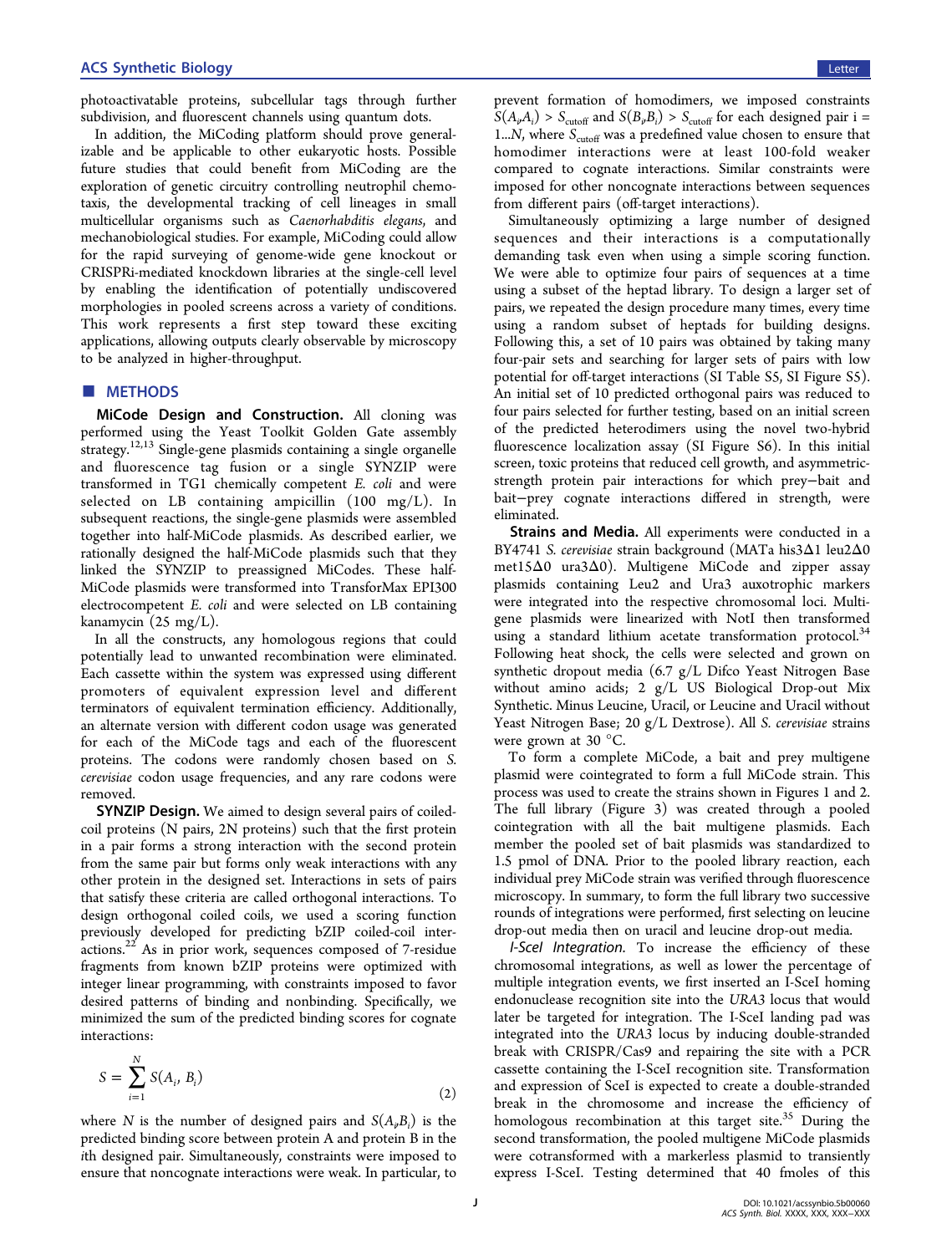<span id="page-10-0"></span>plasmid per integration reaction was the optimum amount and that it increased integration efficiency by 9.7-fold.

Microscopy. Images were taken on either a Zeiss Axio Observer D1 bright field or Zeiss LSM710 confocal microscope. The Axio Observer D1 offered greater throughput but sacrificed the spatial resolution that the LSM710 could provide. Samples were prepared from a mid-log culture (grown for ∼4 h to 0.6 OD600). Cultures were pelleted in a microcentrifuge at 8000 rpm for 1 min, then resuspended in a tenth of the original volume in PBS. A coverslip was pre-treated by adding a 2 mg/ mL solution of concanavalin A onto it, incubating for 10 min, and then washing with PBS. Then,  $2.5 \mu L$  of the concentrated culture was added to a glass slide and covered with the concanavalin A-coated coverslip.

Axio Observer D1 images were taken at 1000 ms exposure for the mKate channel, 1000 ms for the Venus channel, 200 ms for the mTurquoise2 channel, 1000 ms for the mTagBFP2 channel, and 25 ms for the DIC image. Zeiss LSM710 images were taken at a scan speed of 4 and an averaging mode of 8. Gain for each channel was set to subsaturation values for each sample. Microscopy files were viewed and then exported to images in Fiji under an auto-exposure setting. Several images were taken per slide, and the fields of view were spaced to prevent photobleaching. Each micrograph was contrastadjusted for clarity.

# ■ ASSOCIATED CONTENT

## **6** Supporting Information

Additional data from experiments described in the text; additional characterization of the coiled-coils; and additional illustrations for the Yeast Toolkit Golden Gate assembly method, tables that list sequences of fluorescent proteins, promoters, terminators, and coiled-coils used in the experiment, and sequence files in GenBank format for these sequences. The Supporting Information is available free of charge on the [ACS](http://pubs.acs.org) [Publications website](http://pubs.acs.org) at DOI: [10.1021/acssynbio.5b00060.](http://pubs.acs.org/doi/abs/10.1021/acssynbio.5b00060)

#### ■ AUTHOR INFORMATION

#### Corresponding Authors

\*Tel: 510-643-4616. Fax: 510-642-9725. E-mail: [jdueber@](mailto:jdueber@berkeley.edu) [berkeley.edu.](mailto:jdueber@berkeley.edu)

\*Tel: 510-394-5523. Fax: 510-642-9725. E-mail: [wideloache@](mailto:wideloache@berkeley.edu) [berkeley.edu.](mailto:wideloache@berkeley.edu)

#### Author Contributions

† R.C. and H.S.R. contributed equally to this work.

#### Notes

The authors declare no competing financial interest.

# ■ ACKNOWLEDGMENTS

The authors thank S. Ruzin, D. Schichnes, and K. Thorn for assistance with microscopy. They also thank J. C. Anderson and members of the Dueber and Keating Laboratories for feedback and discussion. Early funding for the 2012 Berkeley iGEM team, consisting of R.C., H.S.R., M.R.Y., V.J.Y., T.C., C.L.C., A.T.J., and W.C.D., was provided by Agilent Technologies, IDT, SynBERC, and SBI. Further funding for R.C. was provided by the Haas Scholars Program. Funding for J.E.D. was provided by NSF CAREER award MCB-1151195. Funding to A.E.K for coiled-coil design was provided by NIH Award GM067681.

#### ■ REFERENCES

(1) Arkin, A. P. (2013) A wise consistency: Engineering biology for conformity, reliability, predictability. Curr. Opin. Chem. Biol. 17, 893− 90[1.](http://dx.doi.org/10.1016/j.cbpa.2013.09.012)

(2) Livet, J., Weissman, T. a, Kang, H., Draft, R. W., Lu, J., Bennis, R. a, Sanes, J. R., and Lichtman, J. W. (2007) Transgenic strategies for combinatorial expression of fluorescent proteins in the nervous system. Nature 450, 56−62[.](http://dx.doi.org/10.1038/nature06293)

(3) Weber, K., Thomaschewski, M., Warlich, M., Volz, T., Cornils, K., Niebuhr, B., Täger, M., Lütgehetmann, M., Pollok, J.-M., Stocking, C., Dandri, M., Benten, D., and Fehse, B. (2011) RGB marking facilitates multicolor clonal cell tracking. Nat. Med. 17, 504−50[9.](http://dx.doi.org/10.1038/nm.2338)

(4) Krutzik, P., and Nolan, G. (2006) Fluorescent cell barcoding in flow cytometry allows high-throughput drug screening and signaling profiling. Nat. Methods 3, 361[.](http://dx.doi.org/10.1038/nmeth872)

(5) Mali, P., Aach, J., Lee, J.-H., Levner, D., Nip, L., and Church, G. M. (2013) Barcoding cells using cell-surface programmable DNAbinding domains. Nat. Methods 10, 403−6[.](http://dx.doi.org/10.1038/nmeth.2407)

(6) Purcell, O., Peccoud, J., and Lu, T. K. (2014) Rule-Based Design of Synthetic Transcription Factors in Eukaryotes. ACS Synth. Biol. 3, 73[7.](http://dx.doi.org/10.1021/sb400134k)

(7) Božič, S., Doles, T., Gradišar, H., and Jerala, R. (2013) New designed protein assemblies. Curr. Opin. Chem. Biol. 17, 940−94[5.](http://dx.doi.org/10.1016/j.cbpa.2013.10.014)

(8) Selgrade, D. F., Lohmueller, J. J., Lienert, F., and Silver, P. a. (2013) Protein scaffold-activated protein trans-splicing in mammalian cells. J. Am. Chem. Soc. 135, 7713−7719[.](http://dx.doi.org/10.1021/ja401689b)

(9) Zarrinpar, A., Park, S.-H., and Lim, W. a. (2003) Optimization of specificity in a cellular protein interaction network by negative selection. Nature 426, 676−680[.](http://dx.doi.org/10.1038/nature02178)

(10) Schreiber, G., and Keating, A. E. (2011) Protein binding specificity versus promiscuity. Curr. Opin. Struct. Biol. 21, 50−6[1.](http://dx.doi.org/10.1016/j.sbi.2010.10.002)

(11) Reinke, A. W., Grant, R. a, and Keating, A. E. (2010) A synthetic coiled-coil interactome provides heterospecific modules for molecular engineering. J. Am. Chem. Soc. 132, 6025−31[.](http://dx.doi.org/10.1021/ja907617a)

(12) Weber, E., Engler, C., Gruetzner, R., Werner, S., and Marillonnet, S. (2011) A modular cloning system for standardized assembly of multigene constructs. PLoS One 6, e16765[.](http://dx.doi.org/10.1371/journal.pone.0016765)

(13) Lee, M. E., DeLoache, W. C., Cervantes, B., and Dueber, J. E. (2015) A Highly-characterized Yeast Toolkit for Modular, Multi-part Assembly. ACS Synth. Biol., [DOI: 10.1021/sb500366v.](http://dx.doi.org/10.1021/sb500366v)

(14) Shoemaker, B. a., and Panchenko, A. R. (2007) Deciphering protein-protein interactions. Part I. Experimental techniques and databases. PLoS Comput. Biol. 3, 0337−0344[.](http://dx.doi.org/10.1371/journal.pcbi.0030042)

(15) Walton, P. a, Hill, P. E., and Subramani, S. (1995) Import of stably folded proteins into peroxisomes. Mol. Biol. Cell 6, 675−683[.](http://dx.doi.org/10.1091/mbc.6.6.675)

(16) Havranek, J. J., and Harbury, P. B. (2003) Automated design of specificity in molecular recognition. Nat. Struct. Biol. 10, 45−52[.](http://dx.doi.org/10.1038/nsb877)

(17) Negron, C., and Keating, A. E. (2014) A Set of Computationally Designed Orthogonal Antiparallel Homodimers that Expands the Synthetic Coiled-Coil Toolkit. J. Am. Chem. Soc. 136, 16544−56[.](http://dx.doi.org/10.1021/ja507847t)

(18) Nautiyal, S., Woolfson, D., King, D., and Alber, T. (1995) A designed heterotrimeric coiled coil. Biochemistry 34, 11645−51[.](http://dx.doi.org/10.1021/bi00037a001)

(19) Arndt, K. M., Müller, K. M., and Plü ckthun, a. (2001) Helixstabilized Fv (hsFv) antibody fragments: substituting the constant domains of a Fab fragment for a heterodimeric coiled-coil domain. J. Mol. Biol. 312, 221−228[.](http://dx.doi.org/10.1006/jmbi.2001.4915)

(20) Mason, J. M. (2010) Design and development of peptides and peptide mimetics as antagonists for therapeutic intervention. Future Med. Chem. 2, 1813−182[2.](http://dx.doi.org/10.4155/fmc.10.259)

(21) Thompson, K. E., Bashor, C. J., Lim, W. a, and Keating, A. E. (2012) SYNZIP Protein Interaction Toolbox: in Vitro and in Vivo Specifications of Heterospecific Coiled-Coil Interaction Domains. ACS Synth. Biol. 1, 118−12[9.](http://dx.doi.org/10.1021/sb200015u)

(22) Potapov, V., Kaplan, J. B., and Keating, A. E. (2015) Data-Driven Prediction and Design of bZIP Coiled-Coil Interactions. PLoS Comput. Biol. 11, e100404[6.](http://dx.doi.org/10.1371/journal.pcbi.1004046)

(23) Reinke, A. W., Baek, J., Ashenberg, O., and Keating, A. E. (2013) Networks of bZIP protein-protein interactions diversified over a billion years of evolution. Science 340, 730−4[.](http://dx.doi.org/10.1126/science.1233465)